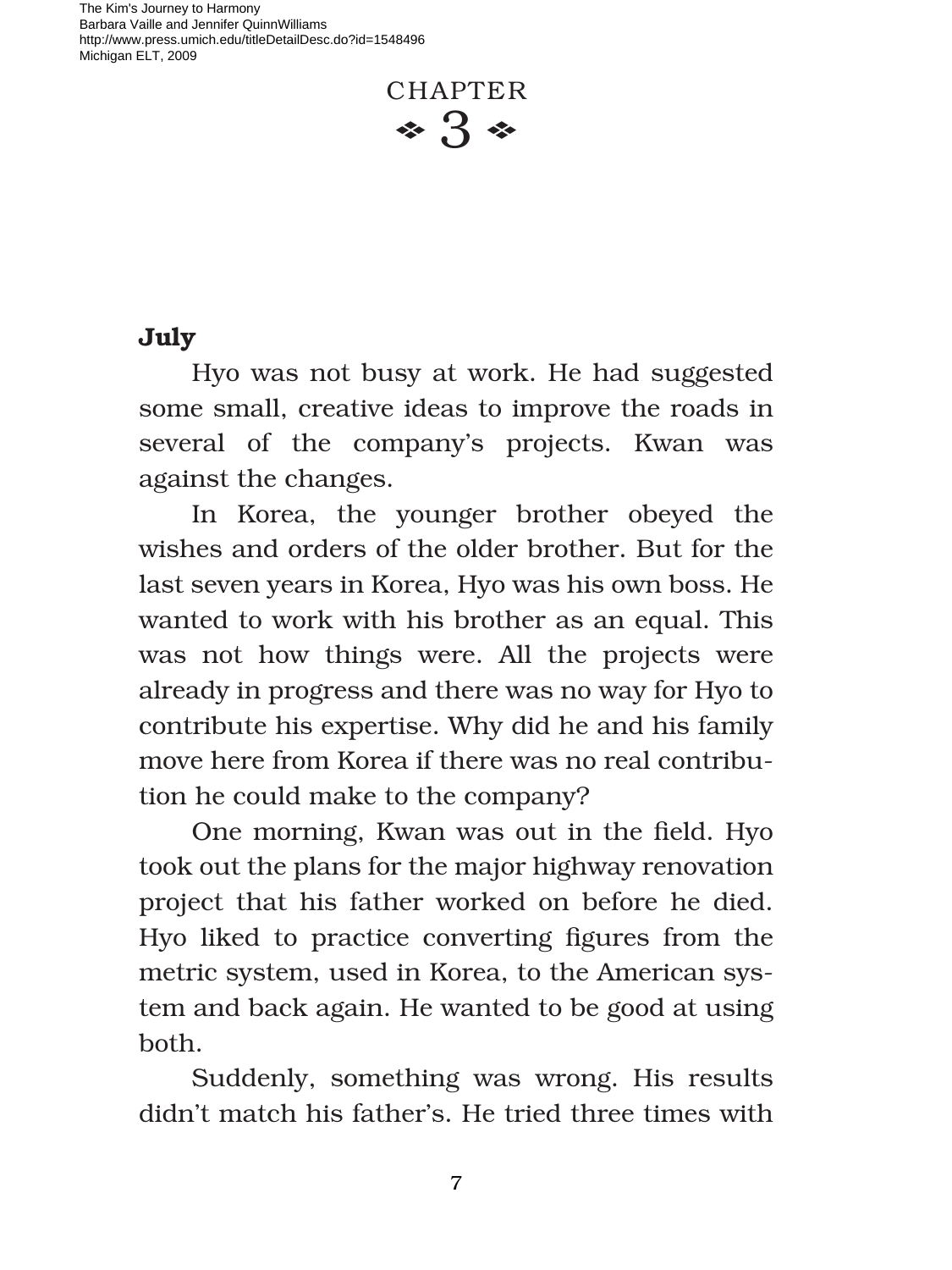the same results. He tried again. Finally, Hyo found the mathematical error.

The mistake was small, but could be very bad for the company. He needed to tell Kwan, but Kwan was still out in the field.

It was time for lunch. Hyo didn't feel very hungry. He really wanted to spend an hour doing taekwondo. But he had not found a studio in Denver. He knew he was getting out of shape. He walked home for lunch and thought about how to tell Kwan of the mistake.

## $\mathcal{L}$

The next day Hana and Sony, another student from Korea, went to lunch together after their English class. They drove 20 minutes to a little restaurant near Sony's apartment building.

*"We're near the big Korean grocery store, aren't we?"* asked Hana.

*"Yes. And that's my apartment building over there,"* said Sony*,* pointing at a blonde brick building.

At lunch, the two women talked about their backgrounds and families. After lunch, Sony drove Hana home.

That evening, when Kwan and Hyo came home, Mi Sun asked Kwan to grill hamburgers for dinner.

*"I'm tired. Hyo can do it. He doesn't have enough to do,"* said Kwan.